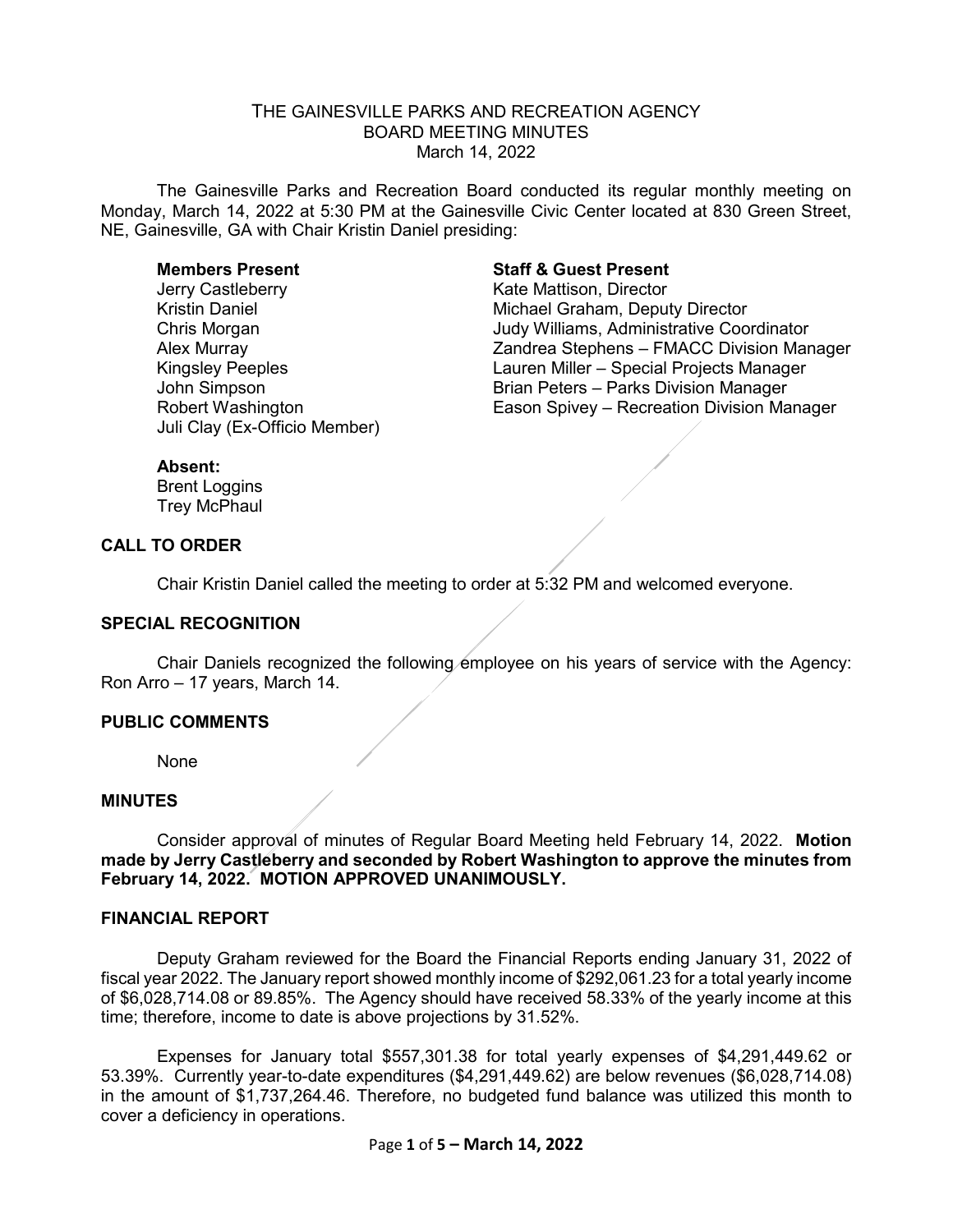A Revenue Comparison and Income Statement was presented for January along with a Summary Financial Statement on each of the cost centers for review by the Board. **Motion made by Kingsley Peeples and seconded by John Simpson, to accept the January Financial Report as presented by Deputy Graham. MOTION PASSED UNANIMOUSLY.** 

# **BOARD ACTION ITEMS**

- **i. Consider Director's recommended budget for FY2023 beginning July 1, 2022.** Seek approval of the Director's recommended FY2023 Budget for Parks and Recreation as presented by Director Kate Mattison. The FY23 Budget Letter, Fiscal Year Budget Resolution, and associated documents were provided to the Board for review. The Agency recommends approval of the FY23 Parks and Recreation Budget as presented and acknowledged in the Fiscal Year 2023 Budget Resolution. **Motion made by Kingsley Peeples and seconded by Chris Morgan to accept staff recommendation and approve the FY23 Parks and Recreation Budget as presented and acknowledged in the Fiscal Year 2023 Budget Resolution AR-22-01. MOTION PASSED UNANIMOUSLY.**
- **ii. Consider funding for Mini-Pitch Partnership Project at Myrtle Street Park.** In November 2021, the Parks and Recreation Board authorized the application and acceptance of grant funding, if awarded, from the GA100 Grant and the United Way for the construction of a Mini-Pitch at Myrtle Street Park. In February 2022, the United Way was officially awarded the grant in the amount of \$75,000. Per the grant a 100% match is required. United Way of Hall County has pledged \$25,000 toward the project, making up 1/3 of the required match. The Agency is required to fund \$50,000 additional per the grant guidelines. Given the scope of the project, which will include lighting both the new Mini-Pitch court, and the current basketball court, as well as a concrete pad, artificial turf, fencing and amenities, the Staff believes it will take \$125,000 in total from the Agency to complete the overall project at a cost of \$225,000.00. The Park Development Fund was created for unexpected maintenance and specialty projects just like this. Due to the specialized nature, the staff would like to use up to \$125,000 from the Park Development Fund to cover the required match as well as any additional costs. Currently, there is \$185,075 in the Park Development Fund account. The staff recommends using up to \$125,000 from the Park Development Fund account to cover the project referenced above. **Motion made by Alex Murray and seconded by Jerry Castleberry to accept staff recommendation and approve using Park Development Fund monies in an amount not to exceed \$125,000 to cover the project presented and listed in Resolution AR-22-03. MOTION PASSED UNANIMOUSLY.**
- **iii. Consider Funding for Unexpected Storm Damage Cleanup and Repairs.** During this winter's only snow and ice event, the Parks system sustained significant storm damage due in part to high winds. The fencing around Cabbell Field was severely damaged and requires safety sensitive repairs quickly. In addition, the Rock Creek Greenway, which is frequently subject to fallen trees, suffered additional bridge/boardwalk damage, as well as more downed trees in many parks. This will be the second time this year, that Rock Creek Greenway has required external contractors due to the quantity and difficulty of the work. Due to the unexpected nature of the storm damage and the time remaining in the FY2022 Budget, the staff would like to use up to \$28,000 from the Park Development Fund to cover these items. Currently, there is \$60,075 in the Park Development Fund account. The staff recommends using up to \$28,000 from the Park Development Fund account to cover the unexpected maintenance items referenced above. **Motion made by Alex Murray and seconded by Robert Washington to approve using Park Development Fund monies in an amount not to exceed \$28,000 to cover the unexpected storm damage cleanup presented and listed in Resolution AR-22-02. MOTION PASSED UNANIMOUSLY.**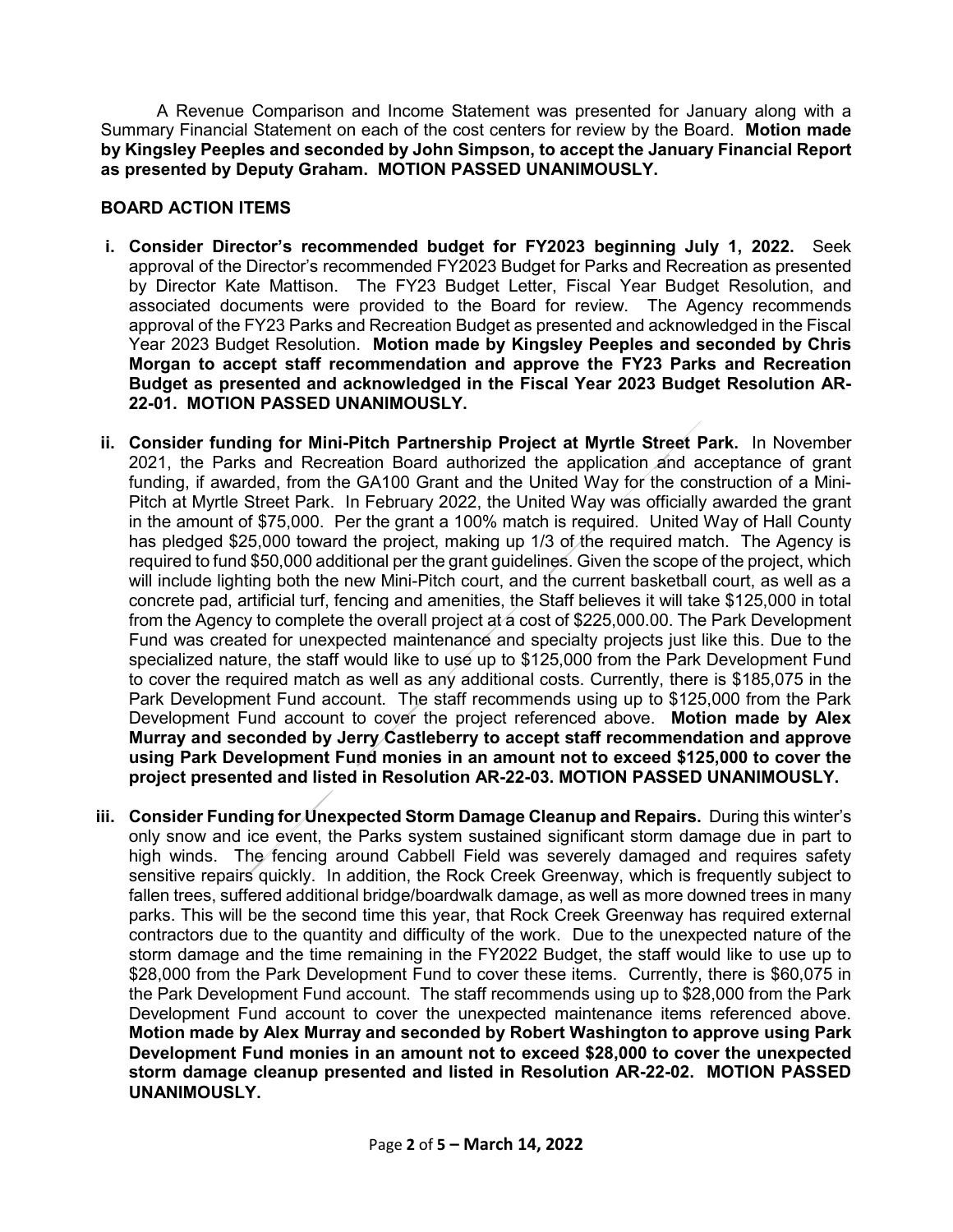# **MANAGEMENT REPORTS**

Director Mattison reported that Impact Fees collected for the 8th month of fiscal year 2022 (February) were \$46,200.00. The total amount collected for FY22 through February is \$868,000.00. The current account balance shows an amount of \$763,027.28 due to encumbering (but not yet expended) the FY22 capital projects (Recreation Center Land Acquisition/Plan for \$1,000,000.00) to be paid through impact fees. The Agency should be receiving additional Impact Fees in the future as new construction continues.

Director Mattison reported that Friends of the Parks are in the planning stages of their annual Butterfly Release scheduled for May 22, 2022 from 1-4pm at Engine 209 and Longwood Park.

# **Capital Projects Update**

Deputy Graham updated the Board on the approved FY22 Capital Projects, which is also shown on the Operating and Major Capital Expenditures spreadsheets in the Board packets. Deputy Graham discussed the FY22 Operating Capital Expenditures and went over the following Major Capital items.

FY22 Major Capital Projects include the following.

**Park Development** – Youth Sports Complex has been on hold since 2017 due to testing and issues related to rock at the proposed site at Allen Creek, a new site for the project has now been acquired that has 89 acres and is referred to as the Sussex Property. Parks Board approved a new contract for architectural and design with Foresite Group. Even though concepts proposed for new site have high costs due to site issues, we are moving forward with construction documents and bidding the project. Rochester and Associates is working on the entry road and infrastructure for the private development. Staff if working with Foresite Group and Rochester & Associates on design and construction plans. Construction documents are 99% complete. RFQ has been submitted with three (3) contractors approved to bid the project. Plan to begin construction Spring 2022. Additional funding has been requested through grants.

**Skate Park Planning/Construction** – Park opened on June 18, 2020. Construction is 99% complete; however, we still need to account for some miscellaneous items (Cameras, Fencing, Art, Repairs).

**Midland Greenway Improvements –**– Board approved agreement with Foresite Group for A&E and Diversified Construction of Georgia for construction. Work began in August 2021 with a 4-month timeframe. Train was moved first; Park will be developed around the train. For this reason, the project has been extended to 6 months. Phase II – Playground to be installed January 2022. Phase II – Stage/Plaza concept in design; Bollard lights along greenway purchased. Second RFB out for installing bollards along the greenway.

**Civic Center Renovations** – Project is complete.

**LED Sport Field Lighting** – Musco Lighting completed the install of new LED Sport Field Lights at Lanier Point Athletic Complex in September 2021. Project is complete.

**Playground Improvements System-wide** – Playground installed at Longwood Park December 2021. Pavilion upgrades have also been completed. Final touches in progress.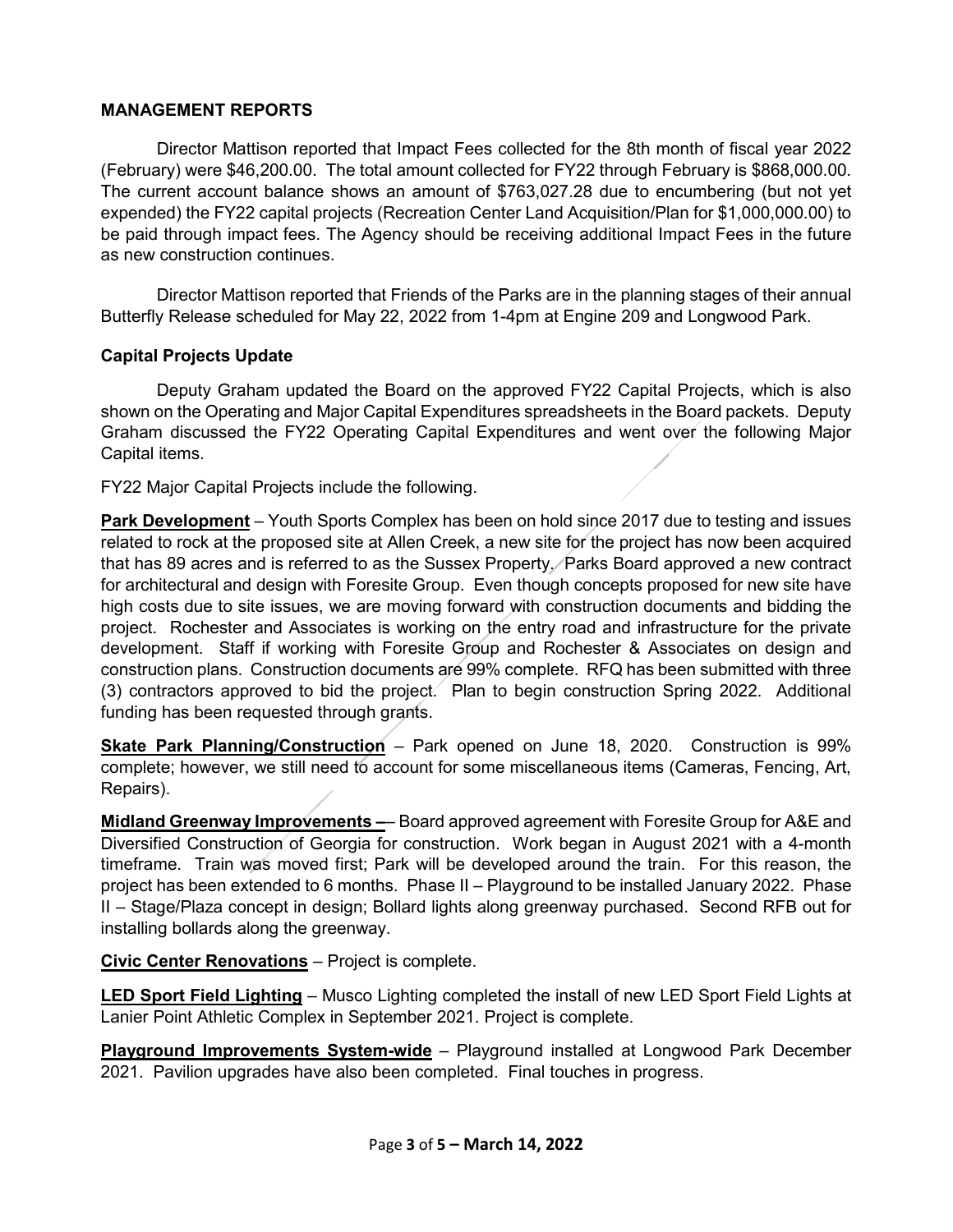**PoolPak Replacement** – Phase I of replacing the three (3) Poolpaks at Frances Meadows Center. Foresite Group supporting engineering plans. There is a 6-month lead-time on a new PoolPak unit. Project will request proposals for all three (3) PoolPaks to be installed over a three (3) year period. RFP is being advertised. Contract award should be in March 2022.

**Park Restrooms System-wide** – Will be adding restroom facilities in Parks starting with Wessell Park. Added Water Meter and Sewer Tap, getting quotes on Infrastructure and Building.

**Disc Golf Course at Wessell Park** – Layout is complete; Baskets have been received. Getting quotes for equipment and materials.

**Park Vehicles** – Replacing five (5) F-150 Maintenance Trucks and one (1) Administration Vehicle (complete); adding an F-350 (complete) for Towing purposes. All have been ordered through State Contract.

**Recreation Center Planning** – Land acquisition and planning in progress.

FY22 Major Capital Projects have an estimated total cost of \$21,658,107.00; \$8,057,523.00 has been encumbered or expended to date.

Staff reports were provided in the Board Digital Packets

Director Mattison introduced our new Special Projects Manager Lauren Miller to the Board and welcomed her to her first meeting.

# **BOARD MEMBER COMMENTS**

Chair Daniel stated that the Jaycee's spoke highly of the greenway during Mule Camp and stated they were very pleased with the area and will be using it again.

# **OLD BUSINESS**

None

# **NEW BUSINESS**

None

# **GENERAL INFORMATION OF INTEREST**

The following information was provided to the Board for review at their leisure via their iPads and through the City's website:

- $\triangleright$  In the News Articles from February
- $\triangleright$  Notice of events for the next month

# **EXECUTIVE SESSION**

None

# **ADJOURNMENT**

**With no further business, Chair Daniel entertained a motion to adjourn. Motion made by Kingsley Peeples and seconded by Alex Murray to adjourn. MOTION PASSED UNANIMOUSLY. Meeting adjourned at 6:35 PM.**